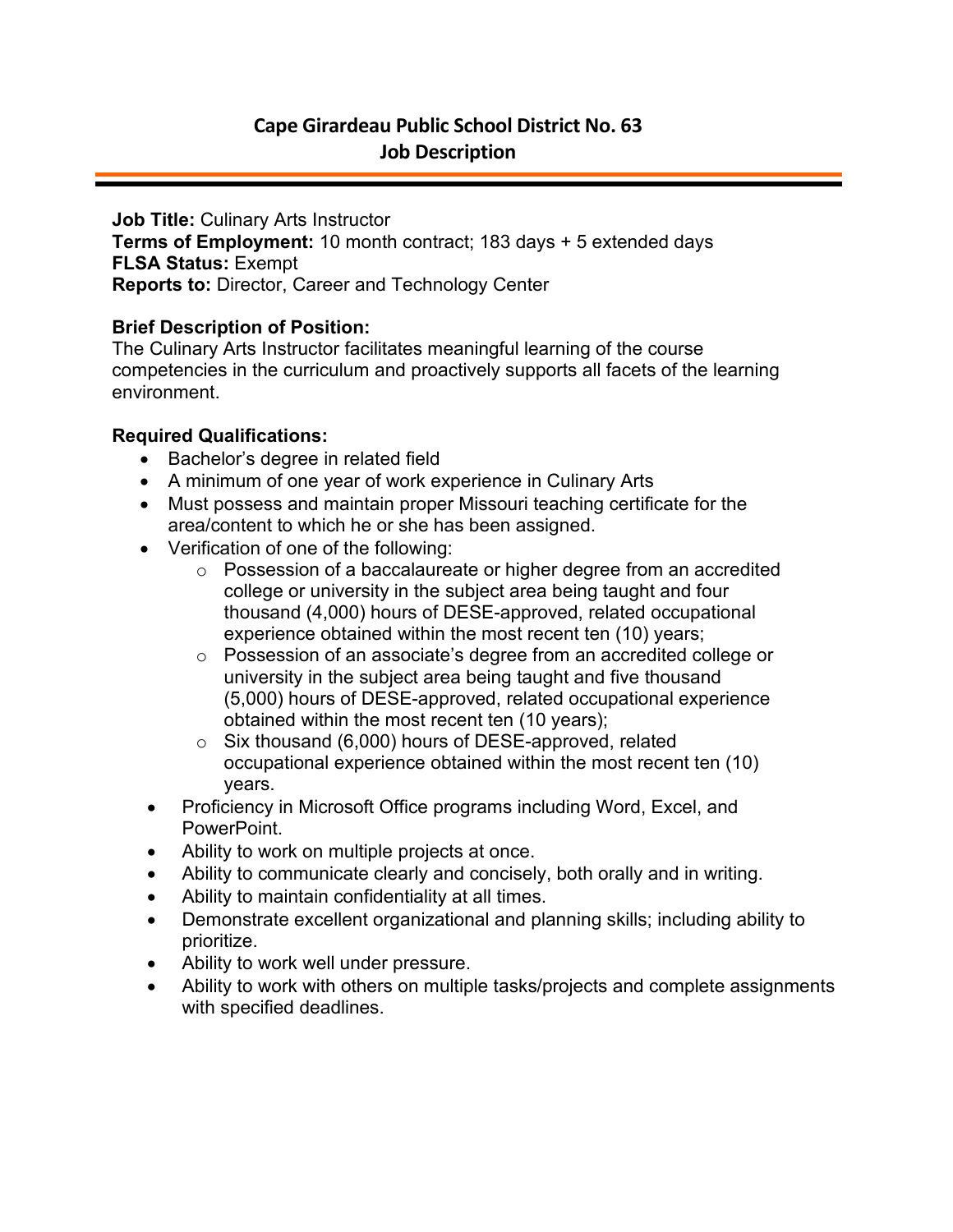## **Essential Duties and Responsibilities:**

- Uses instructional techniques appropriate to the lesson.
- Develops and enhances positive student self-concept and attitude towards learning.
- Evaluates and provides feedback on student progress during instruction.
- Organizes classroom materials and manages students.
- Manages student behavior.
- Participates in ongoing professional growth.
- Communicates effectively and professionally with colleagues, parents and students.
- Participate in professional organizations appropriate to career and technical education, such as (Missouri Trade & Technical Association, Missouri Association for Career & Technical Education and Association for Career & Technical Education) as well as the field in which you teach.
- Attend professional development activities, such as educational conferences, field specific up-dates and college course work required to maintain his/her Teaching Certificate and remain eligible for employment.
- Actively participate on building level teams and in school-related activities.
- Must be able to demonstrate the ability to collaborate with colleagues, analyze student data, and make necessary instructional interventions for student growth that is based on data and best practices in education.
- Use technology appropriate for instruction and program use.
- Performs other duties as assigned by supervisor.

## **Hazards:**

For some buildings, stairs, chalk dust and exposure to communicable diseases may be a potential hazard. In science labs, there could be exposure to chemicals and fumes. Equipment that supports classroom instruction could be potentially hazardous under certain conditions. Travel between schools will cause exposure to hazardous driving and walking conditions. Exposed to cold temperatures from walk-in freezers and coolers periodically. Occasionally subjected to extreme heat, aromas and noise. Extremely fast paced environment. Equipment hazards from choppers, slicers and knives. Burn hazards from fryers, ovens, pots and pans.

# **Physical Demands/Environmental Factors:**

- Ability to work in a climate controlled building, as well as in inclement weather.
- Subjected to odors, mists, dust, plant parts and poor ventilation.
- Ability to stand, walk, and move around for long periods of time.
- Ability to see and read, with or without vision aids, a computer screen and printed matter, and to distinguish colors.
- Sufficient hearing to understand speech at normal room levels, and to hear and understand speech on the telephone.
- Manual dexterity to operate a telephone and enter data into a computer using both hands.
- Ability to communicate, effectively and efficiently with sufficient volume to be heard in normal conversation, on the telephone, and addressing groups.
- Ability to exert up to 30 pounds of force to lift, carry, push, pull, or otherwise move objects.